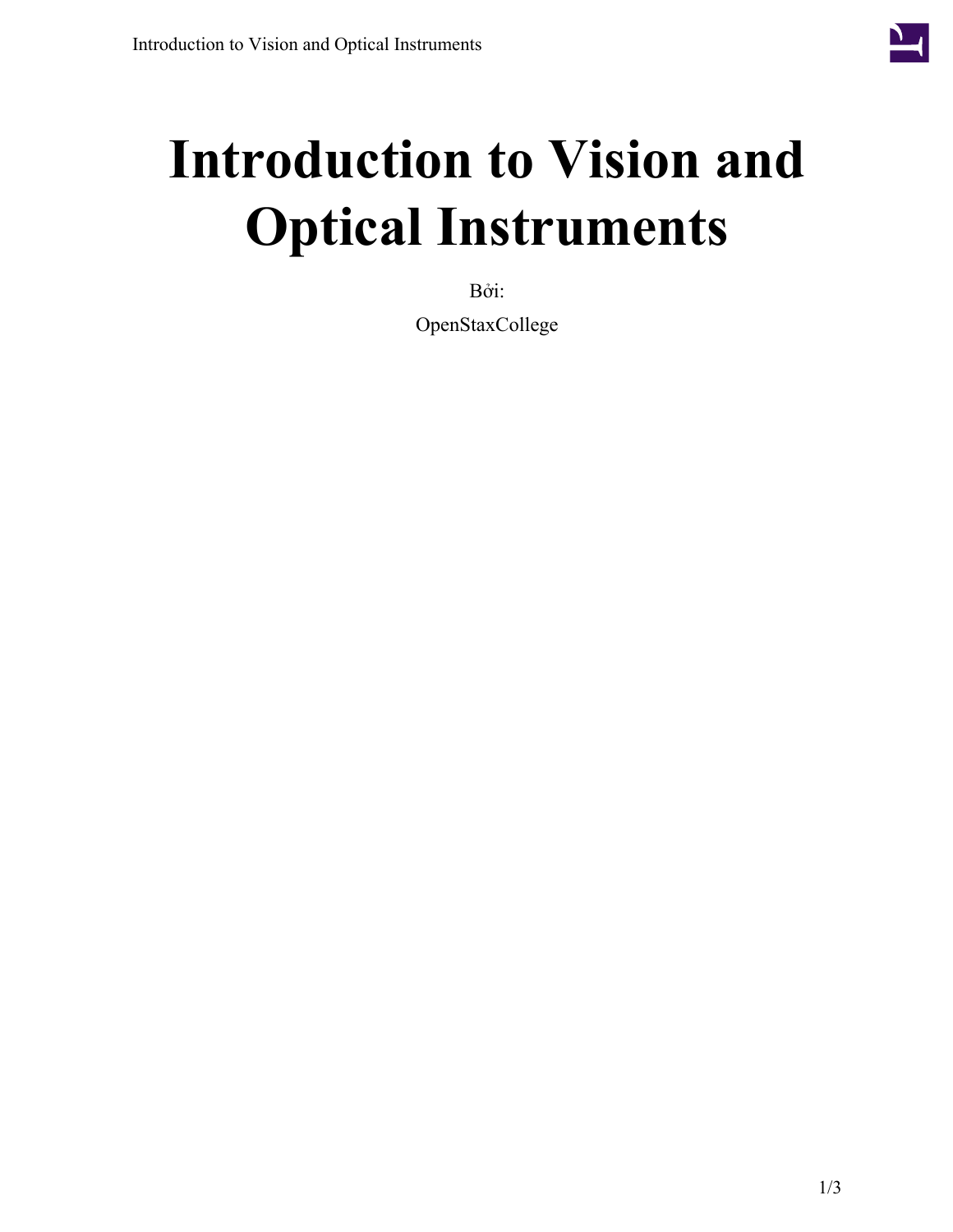

*A scientist examines minute details on the surface of a disk drive at a magnification of 100,000 times. The image was produced using an electron microscope. (credit: Robert Scoble)*

Explore how the image on the computer screen is formed. How is the image formation on the computer screen different from the image formation in your eye as you look down the microscope? How can videos of living cell processes be taken for viewing later on, and by many different people?

Seeing faces and objects we love and cherish is a delight—one's favorite teddy bear, a picture on the wall, or the sun rising over the mountains. Intricate images help